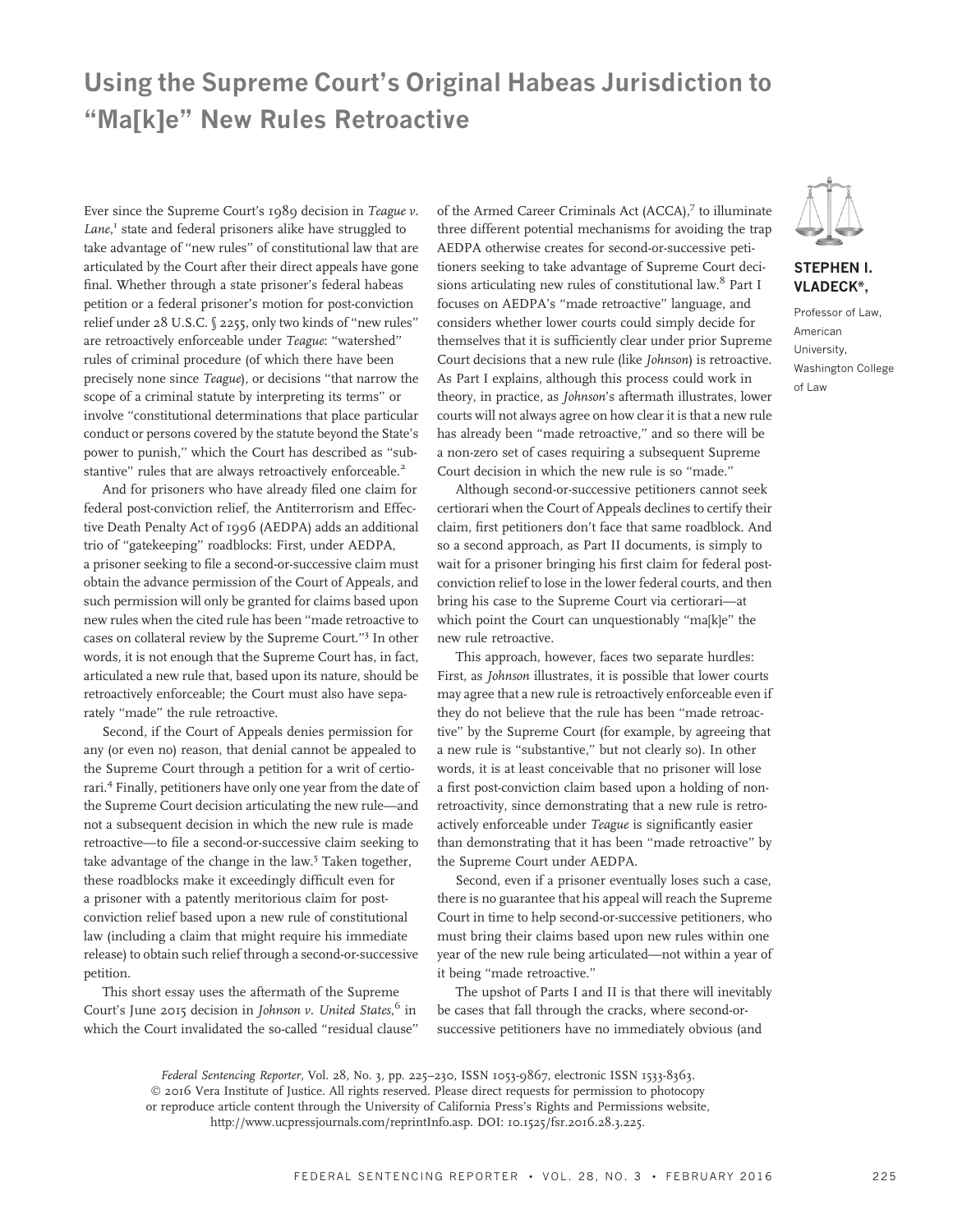timely) means of taking advantage of new rules of constitutional law that are—or at least ought to be—retroactive under Teague. In those circumstances, as Part III demonstrates, the only avenue that may be left is to invoke the obscure jurisdiction of the Supreme Court to issue an "original" writ of habeas corpus-an exceedingly rare remedy that the Justices haven't provided since 1925.<sup>9</sup> In a number of ways, as Part III concludes, original habeas may actually be the cleanest vehicle through which the Justices can ''ma[k]e'' a new rule retroactive, since it does not require either the creative statutory interpretation or the fortuitous circumstances necessary to the other two avenues for review. Instead, the real problem with original habeas, as Johnson's aftermath underscores, is the Justices' reluctance to utilize it—a reluctance that not only puts that much more pressure on the other two avenues for "ma[king]" new rules retroactive, but that provokes serious constitutional questions about AEDPA, as well. Thus, as this essay concludes, if the Justices take AEDPA's retroactivity trap seriously, they can (and should) rely upon their original habeas jurisdiction to "ma[k]e retroactive" those new rules of constitutional law that can't otherwise be enforced by second-or-successive post-conviction claimants.

#### I. Relying Upon Prior Supreme Court Decisions

The difficulties posed by AEDPA's ''made retroactive'' language were first considered by the Supreme Court in Tyler v. Cain,<sup>10</sup> involving whether the Court had "made retroactive'' its prior decision in Cage v. Louisiana—which had held that jury instructions are unconstitutional if there is a reasonable likelihood that they allow convictions without proof beyond a reasonable doubt.<sup>11</sup> Writing for a 5-4 majority in Tyler, Justice Thomas emphasized that the key consideration was whether the Supreme Court had itself held that the new rule was retroactive, concluding that ''a new rule is not 'made retroactive to cases on collateral review' unless the Supreme Court holds it to be retroactive."<sup>12</sup> But whereas Tyler thereby seemed to suggest that the Court must always issue an express retroactivity holding at  $T<sub>1</sub>$  after articulating a new rule at  $T_{\rm o}$ , Justice O'Connor's controlling concurrence outlined a more pragmatic approach:

a single case that expressly holds a rule to be retroactive is not a sine qua non for the satisfaction of this statutory provision. This Court instead may ''ma[k]e'' a new rule retroactive through multiple holdings that logically dictate the retroactivity of the new rule. ... [I]f we hold in Case One that a particular type of rule applies retroactively to cases on collateral review and hold in Case Two that a given rule is of that particular type, then it necessarily follows that the given rule applies retroactively to cases on collateral review. In such circumstances, we can be said to have "made" the given rule retroactive to cases on collateral review.<sup>13</sup>

In other words, per Justice O'Connor, the sequencing of the new rule and the decision in which it is ''made

retroactive'' is irrelevant; all that matters is that ''the holdings must dictate the conclusion and not merely provide principles from which one may conclude that the rule applies retroactively."<sup>14</sup> Thus, after Tyler, lower courts have generally agreed that, if a new rule is unambiguously retroactive based upon prior Supreme Court precedents (say, for example, because it is clearly ''substantive'' under Teague), then there need not be a subsequent Supreme Court decision in which the new rule is ''made retroactive''; it was already ''made retroactive'' by dint of the prior holdings that all ''substantive'' new rules are retroactively enforceable.

So it was that, after Johnson, six different circuits certified second-or-successive motions for post-conviction relief under 28 U.S.C. § 2255(h)(2), even though neither Johnson itself nor a subsequent Supreme Court decision had expressly "made" Johnson retroactive.<sup>15</sup> As the Seventh Circuit explained in Price v. United States, because, in its view, ''Johnson ... announced a new substantive rule[,]. ... [t]here is no escaping the logical conclusion that the Court itself has made Johnson categorically retroactive to cases on collateral review."<sup>16</sup> In Pakala v. United States, the First Circuit adopted the same reasoning, albeit largely because the government didn't oppose it.<sup>17</sup>

But two different problems arose with this approach: First, not every circuit agreed that it was so clear that Johnson was ''substantive,'' and, thus, retroactively enforceable under Teague. For example, the Fifth Circuit held in In re Williams that ''Johnson merely mandates that Congress require such punishment with greater clarity—fair notice to persons it engages,"<sup>18</sup> and so it was not "substantive'' under Teague and its progeny. Divided panels of the Eleventh Circuit reached the same conclusion.19 Second, the Tenth Circuit concluded that, even though Johnson may have been substantive, it had not yet been ''made retroactive'' by the Supreme Court because, reading Tyler narrowly, the Supreme Court had not itself decreed Johnson to be substantive.<sup>20</sup> Thus, in the Fifth and Eleventh Circuits, Johnson could not be retroactively enforced at all; in the Tenth Circuit, Johnson could only be retroactively enforced in a first § 2255 motion; and in the First, Second, Sixth, Seventh, Eighth, and Ninth Circuits, Johnson could be retroactively enforced in both first and second-or-successive petitions.

Normally, such a circuit split could easily be resolved by the Supreme Court through a petition for certiorari. Recall, though, that denials of applications to file second-orsuccessive petitions under AEDPA cannot be appealed via certiorari. And even though the government may appeal if and when it loses a second-or-successive petition on the merits, the federal government took the view that Johnson was both substantive and retroactively enforceable, and so saw no need to appeal decisions with which it did not disagree. (This will presumably be less likely in cases involving new rules as applied to state prisoners, since there's more of a chance that at least one state government would oppose retroactivity on the merits, as in Montgomery v. Louisiana,<sup>21</sup> for example.)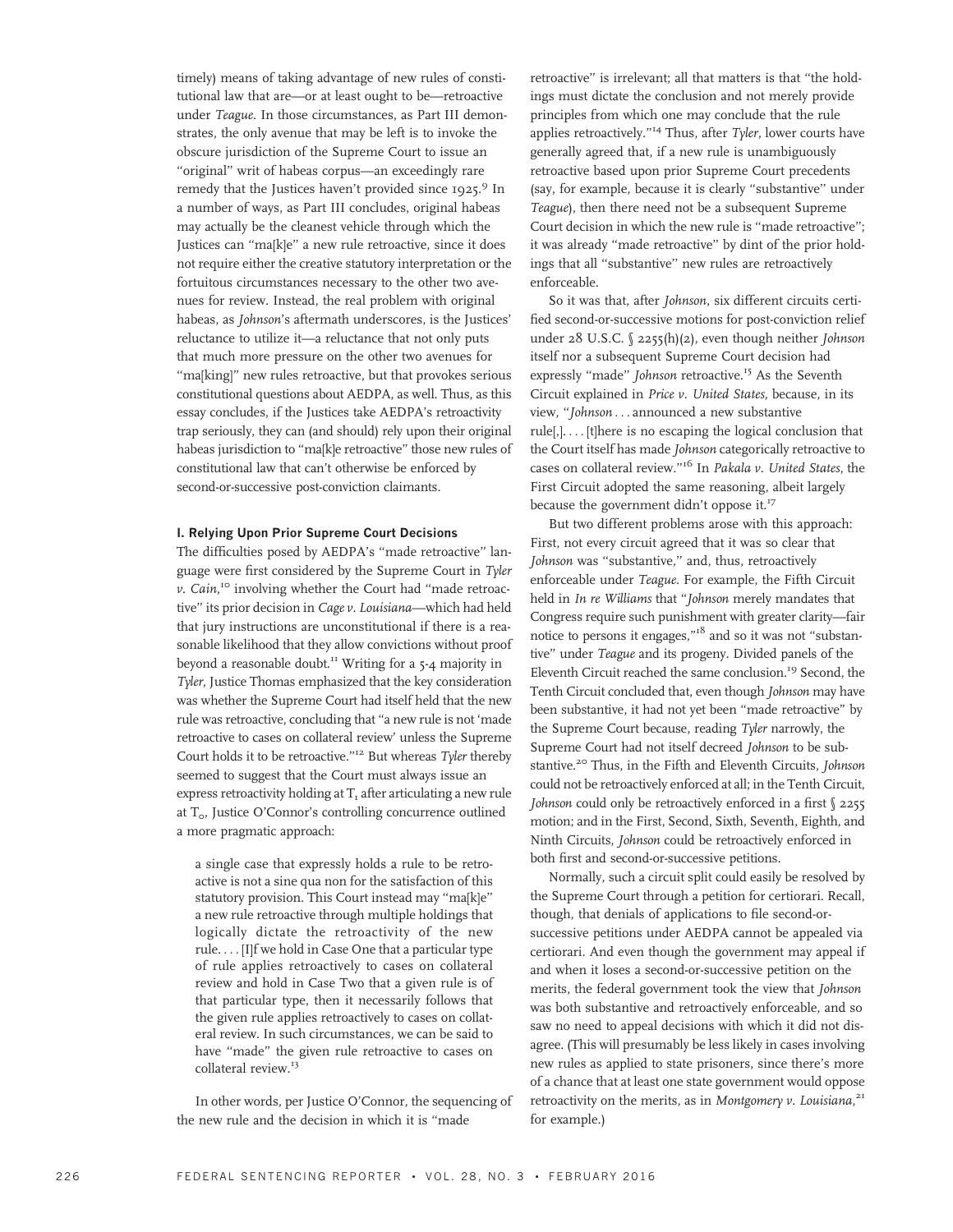An alternative possibility for resolving the circuit split would have been for one of the courts of appeals to ''certify'' the question of Johnson's retroactivity to the Supreme Court, per the terms of 28 U.S.C.  $\int$  1254(2).<sup>22</sup> Insofar as the courts of appeals have jurisdiction to determine their jurisdiction, that would presumably extend to certifying a question the answer to which would be dispositive of their power to authorize a second-or-successive claim for postconviction relief. But the Supreme Court has not accepted a certified question since  $1981<sup>23</sup>$  has rejected several highprofile attempts to obtain a certificate in recent years,<sup>24</sup> and has made clear that the certificate process is only appropriate "in the rare instances, as for example the pendency of another case before this Court raising the same issue, when certification may be advisable in the proper administration and expedition of judicial business.''<sup>25</sup> In other words, certification is not a mechanism simply for invoking the Court's jurisdiction when other avenues are formally or practically unavailable; it is a specific remedy for courts of appeals to ask the Justices to clarify the applicability of a case pending before the Supreme Court to cases pending below. It's hard to see how questions over the retroactive effect of a recent Supreme Court decision fit into that understanding.

Thus, disagreement over whether Johnson had in fact been ''made retroactive'' (whether because it wasn't clearly substantive or because the Supreme Court hadn't clearly said it was) seemed effectively unreviewable by the Supreme Court, at least in cases out of the First, Second, Sixth, Seventh, Eighth, Ninth, or Tenth Circuits. Given the different readings of Tyler adopted by the lower courts in Johnson, it is not difficult to imagine how a similar split could recur after a future ''new rule'' that is also not as unambiguously ''substantive.''

#### II. Waiting for a Traditional Cert. Petition

To be sure, the Fifth and Eleventh Circuit's curious conclusions that Johnson's new rule was not substantive at all cracked open the door to more traditional Supreme Court review; unlike second-or-successive post-conviction petitions, denials of initial § 2255 motions can be appealed to the Supreme Court via certiorari. Thus, a prisoner who seeks to take advantage of Johnson in a first § 2255 motion in the Fifth or Eleventh Circuit will surely lose in light of Williams or Franks, but can then promptly seek certiorari (perhaps even before judgment, given the timing concerns) from the Supreme Court.

Although this approach may seem like it requires the least heavy lifting, it also depends upon fortuities of timing and judicial decisionmaking. Taking the timing first, recall from above that AEDPA requires second-or-successive petitioners to file within one year of the Supreme Court decision articulating the ''new rule,'' not the decision in which that rule is "made retroactive." The Fifth Circuit's decision in Williams (which could not itself be appealed since it came in the context of a second-or-successive application) came nearly five months into that one-year

period, and the Eleventh Circuit's decision in Franks came even later.

It is certainly possible that seven months is enough time for a new prisoner to  $(I)$  have an initial  $\S$  2255 motion denied by the district court under Williams; (2) appeal to the Fifth Circuit; (3) have the Fifth Circuit reject the appeal; (4) appeal to the Supreme Court; and (5) have the Supreme Court grant certiorari, set the case for briefing and argument, hear argument, and render a decision—indeed, that appears to be the fluky denouement of the Johnson aftermath.<sup>26</sup> But in the ordinary case, it is not likely. Thus, even in circumstances in which, after a new rule is handed down, lower courts divide over whether the rule is retroactively enforceable under Teague in the first place, waiting for the conventional certiorari process may be inadequate for second-or-successive petitioners.

Another possibility is that, in an appropriate case, the Supreme Court might extend the ''fundamental miscarriage of justice'' exception, recently reiterated in McQuiggin v. Perkins,<sup>27</sup> to claims based upon new rules that would otherwise be time-barred by AEDPA's one-year statute of limitations. But given McQuiggin's emphasis that ''[t]he miscarriage of justice exception ... applies to a severely confined category: cases in which new evidence shows 'it is more likely than not that no reasonable juror would have convicted [the petitioner],"<sup>28</sup> this seems even less likely than a case reaching the Supreme Court within AEDPA's one-year time limit.

Nor is there any guarantee that lower courts will divide over whether a new rule is retroactively enforceable under Teague, as opposed to the distinct—and narrower—question of whether it has been ''made retroactive'' by the Supreme Court for purposes of AEDPA. Imagine if the Fifth Circuit in Williams or the Eleventh Circuit in Franks had reached the same result by instead following the Tenth Circuit, and had held that, whether or not Johnson is ''substantive,'' it had not yet been ''made retroactive'' by the Supreme Court. Waiting for conventional certiorari review wouldn't even be a possibility in that circumstance, since prisoners would presumably have no trouble enforcing Johnson in first § 2255 motions (and the government wouldn't appeal).

Thus, traditional certiorari review will not provide a vehicle for the Court to "ma[k]e" a new rule of constitutional law retroactive in all (and perhaps even many) cases—and almost certainly not in the short window AEDPA provides for second-or-successive petitions.

#### III. "Original" Habeas as a Solution

To be sure, these concerns about AEDPA are not new. In the very first case that the Supreme Court heard concerning the 1996 statute, it considered constitutional challenges to the statute's ''gatekeeping'' provisions for second-orsuccessive claims.<sup>29</sup> But the reason why the Court in Felker v. Turpin held that AEDPA did not violate either the Suspension Clause (by taking away access to habeas corpus) or the Exceptions Clause (by taking away the Supreme Court's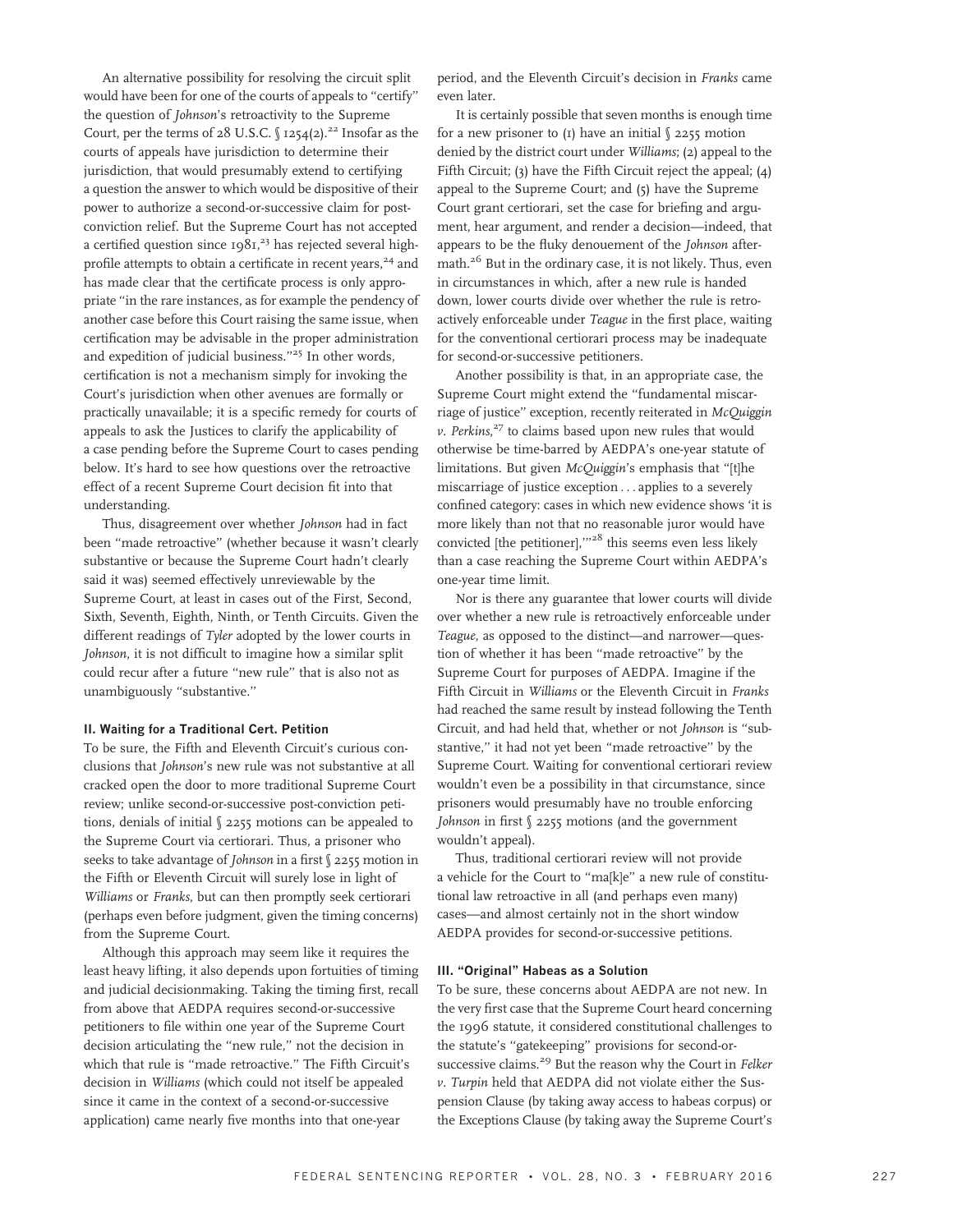appellate jurisdiction) was because of the Court's untouched jurisdiction to issue ''original'' writs of habeas corpus under 28 U.S.C. § 2241(a). In Justice Souter's words, such a claim is ''commonly understood to be 'original' in the sense of being filed in the first instance in this Court, but nonetheless for constitutional purposes an exercise of this Court's appellate (rather than original) jurisdiction,''<sup>30</sup> since ''[t]he decision that the individual shall be imprisoned must always precede the application for a writ of habeas corpus, and this writ must always be for the purpose of revising that decision, and therefore appellate in its nature.''<sup>31</sup>

Although the Court's ''original'' habeas jurisdiction was obscure, the fact that it was theoretically available to provide the review that AEDPA otherwise foreclosed was central to the Court's constitutional defense of AEDPA. As Chief Justice Rehnquist wrote for the majority, "since [AEDPA] does not repeal our authority to entertain a petition for habeas corpus, there can be no plausible argument that the Act has deprived this Court of appellate jurisdiction in violation of Article III, § 2."<sup>32</sup> Whereas the Court ultimately concluded that Felker's petition was meritless (and so rejected Felker's original habeas petition), it reasserted its power to issue an original writ of habeas corpus if that was the only means of providing relief to which he was otherwise entitled.

In his concurrence, Justice Souter went one step further, emphasizing not just that original writs of habeas corpus from the Supreme Court were theoretically available, but that, to avoid the constitutional questions AEDPA would otherwise raise, they would need to be available in practice, as well. As he put it, ''if it should later turn out that statutory avenues other than certiorari for reviewing a gatekeeping determination were closed, the question whether the statute exceeded Congress's Exceptions Clause power would be open.''33 And, perhaps presciently, he concluded, that ''The question could arise if the courts of appeals adopted divergent interpretations of the gatekeeper standard,"<sup>34</sup>—i.e., exactly what happened after Johnson.

Felker thereby appeared to represent a commitment from the Justices to use their power to issue original writs of habeas corpus to sidestep AEDPA's gatekeeping provisions in appropriate cases—where, under the Court's Rule 20.4, the applicant can show ''exceptional circumstances warranting the exercise of the Court's discretionary powers'' and ''that adequate relief cannot be obtained in any other form or from any other court.''35 The question Felker raised, but did not answer, was what such ''exceptional circumstances'' would look like. And in the twenty years since Felker was decided, the Court has provided no elaboration—with five different Justices alluding to the Court's power to issue original writs of habeas corpus, $3^6$  but with the Court never actually exercising it.

One reason for the Court's reluctance may be found in Felker itself. As Chief Justice Rehnquist explained, even if AEDPA did not affect the Supreme Court's jurisdiction to issue original writs of habeas corpus, it did affect the

standards the Court would apply in such cases, especially where the underlying claim went to error by the original trial court.<sup>37</sup> Thus, the Justices may be especially skeptical of issuing such relief in cases in which their review, per AEDPA, would not be de novo.

But where the only question presented to the Justices is whether a prior decision articulated a "new rule" that ought to be retroactively enforceable through petitions for collateral post-conviction relief, those concerns disappear. Not only would such review in all cases be de novo, but AEDPA itself expressly contemplates that the Justices play such a role, since the gatekeeping provisions assume that it is the Supreme Court itself that will ''ma[k]e'' new rules retroactive. Moreover, although the Court's own rules stress that "[t]his writ is rarely granted," $3<sup>8</sup>$  situations in which lower courts divide over whether a new rule of constitutional law has been ''made retroactive'' by the Justices have proven relatively few and far between. In other words, using original writs of habeas corpus to ''ma[k]e'' new rules retroactive would neither ''usurp th[e] power'' of criminal trial courts, as the Court feared in Felker,<sup>39</sup> nor open the floodgates to a rash of original habeas petitions. In addition, the availability of original habeas (and the potential correctness of the relevant lowercourt decisions) cuts against using other forms of extraordinary relief, such as mandamus.

So it was that, on eerily similar facts (a division among the lower courts about whether a prior decision had been "made retroactive"), the Solicitor General urged the Supreme Court in 1999 to set an original habeas petition for plenary review: ''The rare exercise of this Court's habeas jurisdiction in a case like this, ... far from interfering with the accomplishment of Congress's objectives in the AEDPA, would assist in effectuating in a sensible fashion the system of collateral review Congress created."<sup>40</sup> The Court (over three dissents) disagreed, $4<sup>T</sup>$  perhaps because, so soon after AEDPA, it hoped that cases presenting such circumstances would be rare (and perhaps because the "new rule" at issue turned out to not be retroactive).<sup>42</sup>

If that turns out to be incorrect, though, then the Court's original habeas jurisdiction may be the way to cut AEDPA's Gordian knot—and provide the Justices with an expedient way to "ma[k]e" new rules retroactive. As importantly, issuing original writs of habeas corpus in such circumstances would go a long way toward ameliorating Justice Souter's charge in Felker, that ''if it should later turn out that statutory avenues other than certiorari for reviewing a gatekeeping determination were closed, the question whether the statute exceeded Congress's Exceptions Clause power would be open.'' Both to avoid serious constitutional questions about AEDPA and to timely settle retroactivity disagreements in the lower court, then, the Supreme Court's original habeas jurisdiction may be the simplest, cleanest, and most efficient vehicle for answering the retroactivity question raised by new rules like Johnson. And for those prisoners who, but for their difficulty in enforcing a new rule, would be at liberty, original habeas might also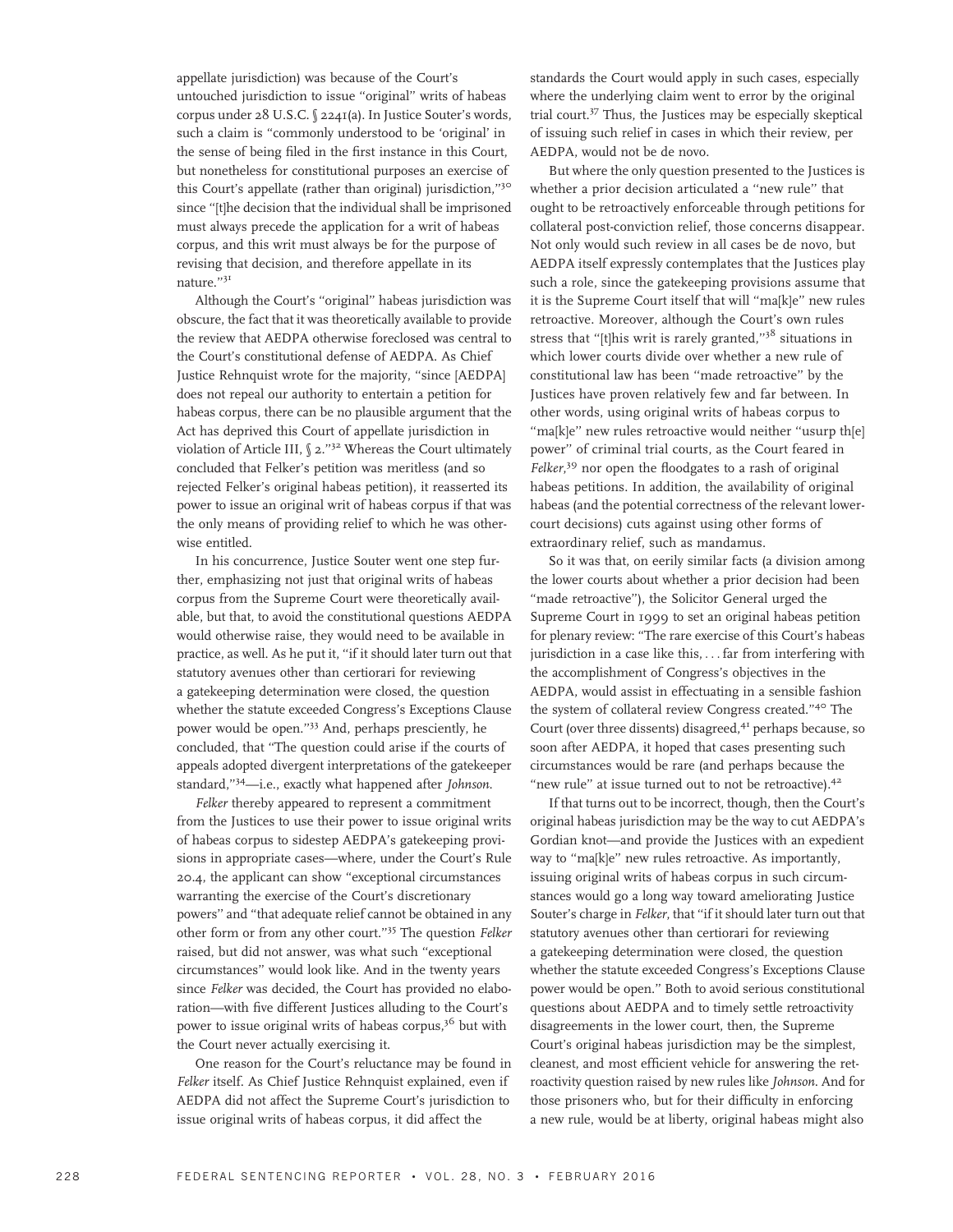be the only way to vindicate their rights under the Suspension Clause.

### IV. Conclusion

In his dissenting opinion in Tyler, Justice Breyer warned of the adverse consequences that could be produced by the exact chain of events that took place after Johnson. As he wrote,

After today's opinion, the only way in which this Court can make a rule such as Cage's retroactive is to repeat its [retroactivity] reasoning in a case triggered by a prisoner's filing a first habeas petition (a ''second or successive'' petition itself being barred by the provision here at issue) or in some other case that presents the issue in a posture that allows such language to have the status of a ''holding.'' Then, after the Court takes the case and says that it meant what it previously said, prisoners could file ''second or successive'' petitions to take advantage of the now-clearly-madeapplicable new rule. We will be required to restate the obvious, case by case, even when we have explicitly said, but not ''held,'' that a new rule is retroactive.

Even this complex route will remain open only if the relevant statute of limitations is interpreted to permit its 1-year filing period to run from the time that this Court has ''made'' a new rule retroactive, not from the time it initially recognized that new right. Otherwise, the Court's approach will generate not only complexity, along with its attendant risk of confusion, but also serious additional unfairness.<sup>43</sup>

As described above, the only way to ensure that such additional unfairness (and potential constitutional infirmities) can be avoided is through petitions for ''original'' writs of habeas corpus from the Supreme Court, because there will be circumstances in which that is the only way for the Justices to ''ma[k]e retroactive'' a ''new rule'' of constitutional law that ought to be retroactively enforceable in time for second-or-successive petitioners to take advantage of it. Thanks to the strange way in which the Eleventh Circuit handled the Welch appeal,<sup>44</sup> the Court appears to have been spared from having to reach this issue in the aftermath of Johnson. But sooner or later, so long as AEDPA remains on the books, an original writ of habeas corpus will provide the only way out of its retroactivity trap.

#### Notes

- (This paper derives from a series of posts on "PrawfsBlawg," along with amicus briefs I co-authored and signed in In re Butler, 136 S. Ct. 698 (2015) (mem.); In re Sharp, No. 15-646, 2016 WL 101050 (U.S. Jan. 11, 2016) (mem.); and In re Williams, No. 15-759, 2016 WL 101016 (U.S. Jan. 11, 2016) (mem.). Needless to say, the views expressed herein are mine alone. My thanks to Leah Litman and to participants in a faculty workshop at the University of Kansas School of Law (especially Corey Yung), for helpful comments and feedback.
- $\frac{1}{2}$  Teague, 489 U.S. 288 (1989).
- See Schiro v. Summerlin, 542 U.S. 348, 349-50 (2004).
- <sup>3</sup> AEDPA, 28 U.S.C. §§ 2244(b)(2)(A) (state prisoners), 2255(h)(2) (federal prisoners) (emphasis added).
- Id. § 2244(b)(3)(E).
- <sup>5</sup> Id. §§ 2244(d)(1)(C) (state prisoners); 2255(f)(3) (federal prisoners).
- <sup>6</sup> Johnson, 135 S. Ct. 2551 (2015).
- $7^7$  ACCA, 18 U.S.C.  $\S$  924(e)(2)(B).
- For another (excellent) look at the retroactive enforcement problems raised by Johnson, see Leah Litman, The Exceptional Circumstances of Johnson v. United States, 114 Mich. L. Rev. First Impressions 81 (2016).
- 9 See Ex parte Grossman, 267 U.S. 87 (1925).
- $\frac{10}{11}$  Tyler, 533 U.S. 656 (2001).
- <sup>11</sup> Cage, 498 U.S. 39 (1990) (per curiam).<br><sup>12</sup> Tyler 533 U.S. at 663
- Tyler, 533 U.S. at 663.
- 13 Id. at 668–69 (O'Connor, J., concurring) (citations omitted).
- $\frac{14}{15}$  *Id.* at 669.
- See Pakala v. United States, 804 F.3d 139 (1st Cir. 2015) (per curiam); Rivera v. United States, No. 13-4654 (2d Cir. Oct. 5, 2015) (mem.); In re Watkins, No. 15-5038, 2015 WL 9241176 (6th Cir. Dec. 17, 2015); Price v. United States, 795 F.3d 731 (7th Cir. 2015); Reliford v. United States, No. 15-3224 (8th Cir. Oct. 16, 2015) (mem.); United States v. Striet, No. 15- 72506 (9th Cir. Aug. 25, 2015) (mem.).
- <sup>16</sup> Price, 795 F.3d at 734.
- <sup>17</sup> Pakala, 804 F.3d at 139; see also Woods v. United States, 805 F.3d 1152 (8th Cir. 2015) (per curiam) (relying upon the government's concession to certify a second-or-successive § 2255(h)(2) claim under Johnson).
- 18 *In re* Williams, 806 F.3d 322, 326 (5th Cir. 2015).
- See In re Franks, No. 15-15456, 2016 WL 80551 (11th Cir. Jan. 6, 2016); In re Rivero, 797 F.3d 986 (11th Cir. 2015).
- <sup>20</sup> See In re Gieswein, 802 F.3d 1143, 1146–49 (10th Cir. 2015) (per curiam).
- <sup>21</sup> Montgomery, No. 14-280, 2016 WL 280758 (U.S. Jan. 25, 2016) (holding that Miller v. Alabama, 132 S. Ct. 2455 (2012), is retroactive).
- <sup>22</sup> 28 U.S.C. § 1254(2) ("Cases in the courts of appeals may be reviewed by the Supreme Court...[b]y certification at any time by a court of appeals of any question of law in any civil or criminal case as to which instructions are desired. ... '').
- <sup>23</sup> See Iran Nat'l Airlines v. Marschalk Co., 453 U.S. 919 (1981) (mem.); see also United States v. Seale, 558 U.S. 985, 986 (2009) (Stevens, J., respecting dismissal of the certified question) ("The Court has accepted only a handful of certified cases since the 1940s and none since 1981; it is a newsworthy event these days when a lower court even tries for certification.'').
- See, e.g. Seale, 558 U.S. 985; United States v. Penaranda, 543 U.S. 1117 (2005) (en banc) (mem.); In re Slagle, 504 U.S. 952 (1992).
- <sup>25</sup> Wisniewski v. United States, 353 U.S. 901, 902 (1957) (per curiam).
- <sup>26</sup> On January 8, 2016, the Supreme Court granted certiorari in Welch v. United States, a petition for certiorari from the Eleventh Circuit's affirmance of the district court's denial of an initial § 2255 motion. See Welch v. United States, No. 15- 6418, 2016 WL 90594 (U.S. Jan. 8, 2016) (mem.). What makes Welch fluky is that the Eleventh Circuit's rejection of his § 2255 appeal came before the Supreme Court decided Johnson—and so his initial § 2255 appeal was already in the pipeline when AEDPA's one-year clock started. Suffice it to say, there is no guarantee there will be similarly fortuitous trailer-cases in the future (or that, as arguably should have happened in the Eleventh Circuit, the appellant won't be able to prevail on a motion for reconsideration).
- <sup>27</sup> McQuiggin, 133 S. Ct. 1924 (2013).
	- Id. at 1933 (quoting Schlup v. Delo, 513 U.S. 298, 329 (1995)) (emphasis in original).
- <sup>29</sup> See Felker v. Turpin, 518 U.S. 651 (1996).